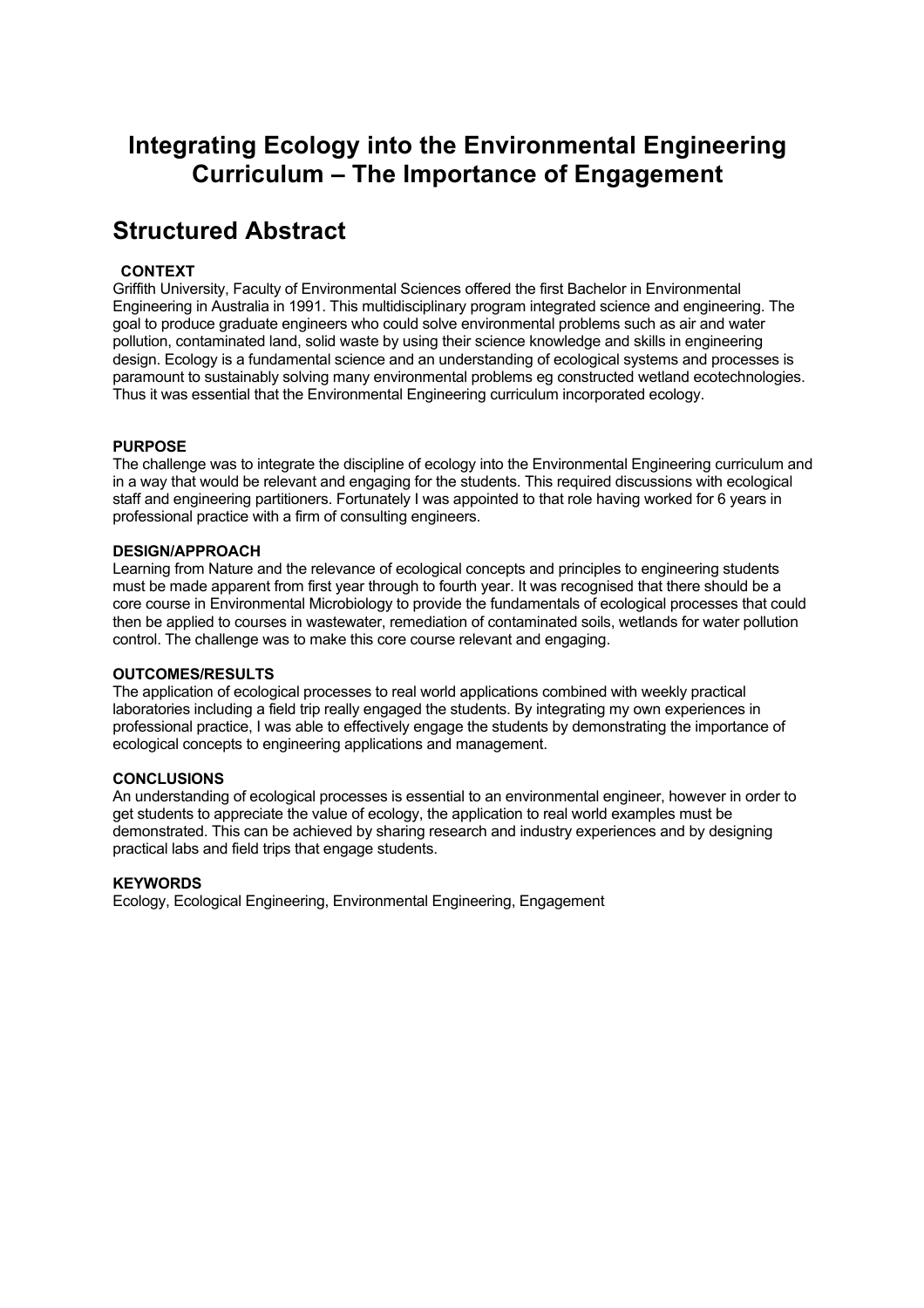# **Integrating Ecology into the Environmental Engineering Curriculum – The Importance of Engagement**

Margaret Greenway

Griffith School of Engineering, Griffith University, Nathan Campus, Brisbane , Qld Australia m.greenway@griffith.edu.au

# **BACKGROUND**

## Environmental Engineering v Ecological Engineering

Environmental Engineering was created as a discipline of engineering in the 1970's to focus on waste water solutions to primarily protect human health (sanitary engineering). The US Clean Water Act 1972 revolutionised the treatment of wastewater 'to better manage waste, protect human health and value environmental quality (Jorgensen and Mitsch, 2000; Gattie et al., 2003). Greater awareness of environmental degradation has prompted concerns over the future sustainability of the natural environment. Thus, today the focus is not only on protecting environmental quality but also on long term survival of natural ecosystems. Environmental Engineering now covers a wide range of topics around air, land and water including: wastewater and stormwater management; solid waste management and cleaner production; site remediation and rehabilitation; and ecosystem restoration. The creation and restoration of ecosystems that have been substantially disturbed by human activities such as water pollution and land degradation is referred to as Ecological Engineering. Ecological Engineering was a term coined in the 1960's by Professor H.T.Odum in the USA and concurrently in China (commonly known as agro-ecological engineering) (Mitsch and Jorgensen, 2003)."We now define ecological engineering as '*the design of sustainable ecosystems that integrate human society with its natural environment for the benefit of both*" (p 365 Mitsch and Jorgensen, 2003).

Professors Bill Mitsch and Sven Jorgensen have pioneered and championed the concept and its applications (Jorgensen and Mitsch 2000; Mitsch and Jorgensen, 1989, 2003, 2004). The focus on ecological engineering, ecotechnologies and ecosystem restoration led to the establishment of the International Ecological Engineering Society in 1993 and the American Ecological Engineering Society in 2001.

## Integrating Ecology

Matlock et al. 2001 describe Ecological Engineering as using "science based quantification of ecological processes to develop and apply engineering design based criteria for sustainable systems". Bergen et al. 2001 describe Ecological Engineering as 'the nexus of ecology and engineering design'; whereas Gattie et al. 2003, describe it as 'a new engineering discipline with a science base in ecology'.

In essence the discipline of Ecological Engineering requires input from both applied ecologists and traditional engineers with ecological training. Whilst Griffith University does not offer a degree in Ecological Engineering, components of the Environmental Engineering program do focus on ecotechnologies and ecosystem restoration. Thus, we produce graduates with some ecological training.

## **PURPOSE**

## Environmental Engineering at Griffith University

Griffith University, Faculty of Environmental Sciences offered the first Bachelor in Environmental Engineering in Australia in 1991. This multidisciplinary program would integrate science and engineering. The goal to produce graduate engineers who could solve environmental problems such as air and water pollution, contaminated land, solid waste by using their science knowledge and skills in engineering design. The inaugural but late professor Phillip Jones had to foresight to employ both engineers (chemical, civil) and scientists (hydrology, soil science, ecology) who had worked with engineers.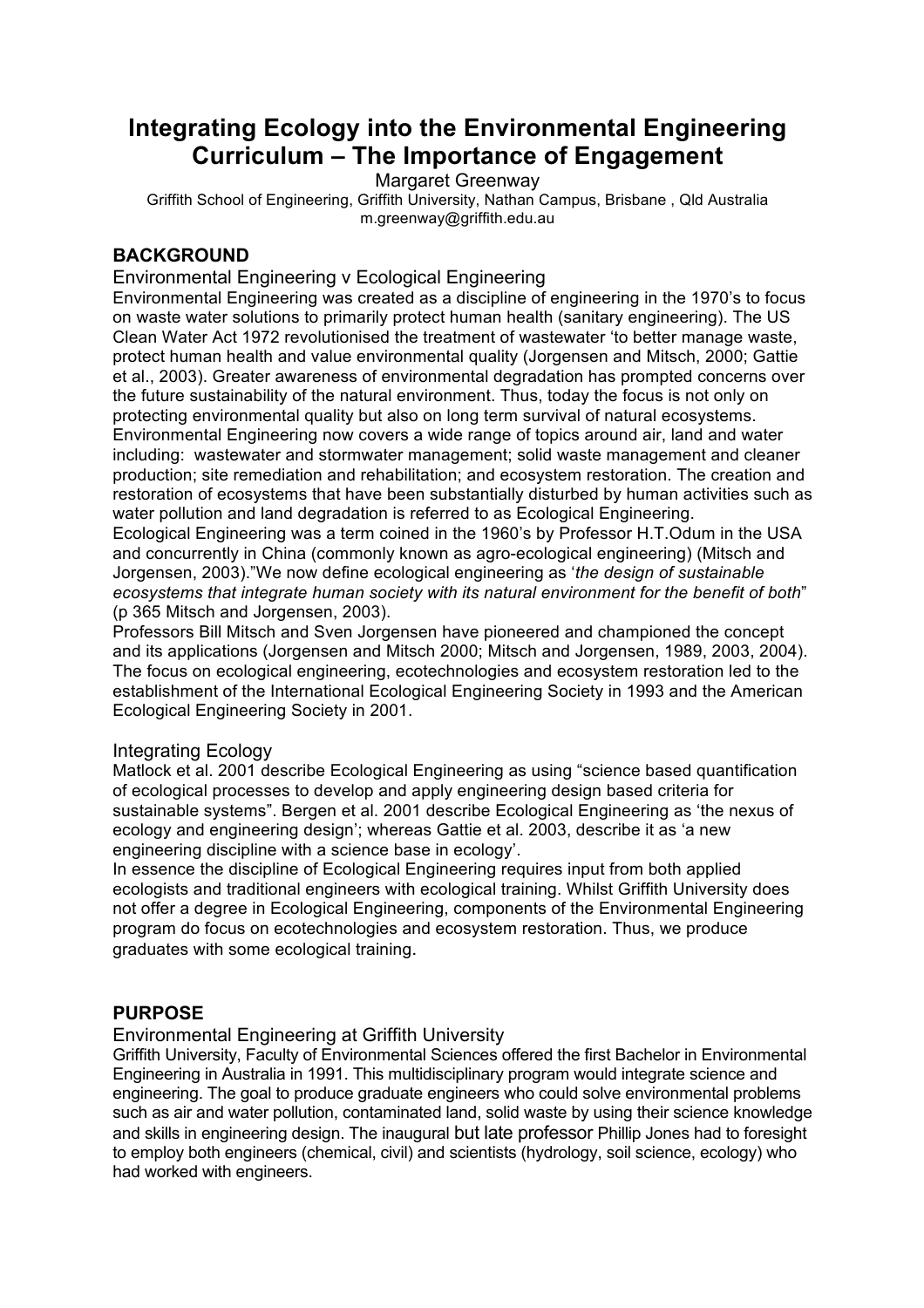Several universities in Australia followed by offering new Environmental Engineering Programs however these were founded within existing Engineering Faculties offering either Chemical of Civil Engineering – 'science' therefore being outsourced to other Faculties/Departments.

Ecology is a fundamental science and an understanding of ecological systems and processes is paramount to sustainably solving many environmental problems eg wastewater treatment, constructed wetland ecotechnologies, phytoremediation, thus it was essential that the Environmental Engineering curriculum incorporated ecology.

The challenge was to integrate the discipline of ecology into the Environmental Engineering curriculum and in a way that would be relevant and engaging for the students. This required discussions with ecological staff and engineering partitioners. Fortunately I was appointed to that role having worked for 7 years in professional practice with a firm of consulting engineers as their senior environmental scientist. As an 'applied ecologist' I had worked on numerous ecological engineering projects and environmental assessments/audits.

## **DESIGN**

## Approach

Learning from Nature and the relevance of ecological concepts and principles to engineering students must be made apparent from first year through to fourth year. It was recognised that there should be a core course in Environmental Microbiology to provide the fundamentals of ecological processes that could then be applied to courses in wastewater, remediation of contaminated soils, wetlands for water pollution control. The challenge was to make this core course relevant and engaging.

## **Implementation**

My role as an ecologist by tertiary training, my previous 'vocational' teaching experience in natural resource management (Northern Rivers College of Advanced Education), my seven years of professional practice as an environmental consultant working with engineers would provide me with the tools I needed to successfully integrate ecology into engineering at Griffith University.

Over the years I have developed 4 courses: 2 core - *Environmental Microbiology and Ecology*; *Ecological Concepts and Applications*; and 2 electives *Wetland Systems in Environmental Management* and *Site Remediation and Rehabilitation.* The emphasis of my courses has been the application of ecological concepts and principles to environmental management and ecotechnologies, drawing upon examples from my own industry experiences (consultancies) and my applied research in wetland systems for water pollution control and bioremediation.

In this paper I will focus on one course *Environmental Microbiology and Ecology.* I will outline the chronology of the course development and implementation; I will demonstrate how I integrate ecology and microbiology into the course to make it interesting and engaging for the students.

## **RESULTS**

Chronology of Course Development of Environmental Microbiology and Ecology

- In 1991, this course was first delivered and offered to the environmental engineering students as 'Environmental Chemistry and Ecology', but it was recognised that there was substantial overlap between the existing Environmental Science courses "Environmental Chemistry" and "Foundation Ecology".
- Major redesign occurred, and in 1992, a new course, Environmental Microbiology and Ecology, was delivered. The 'Ecology' lecture components (40%) were shared lectures with Foundation Ecology, and taught by ecology staff in Environmental Science. The 'Environmental Microbiology' lecture component (60%) was taught by me. All the practical labs were designed and run by myself.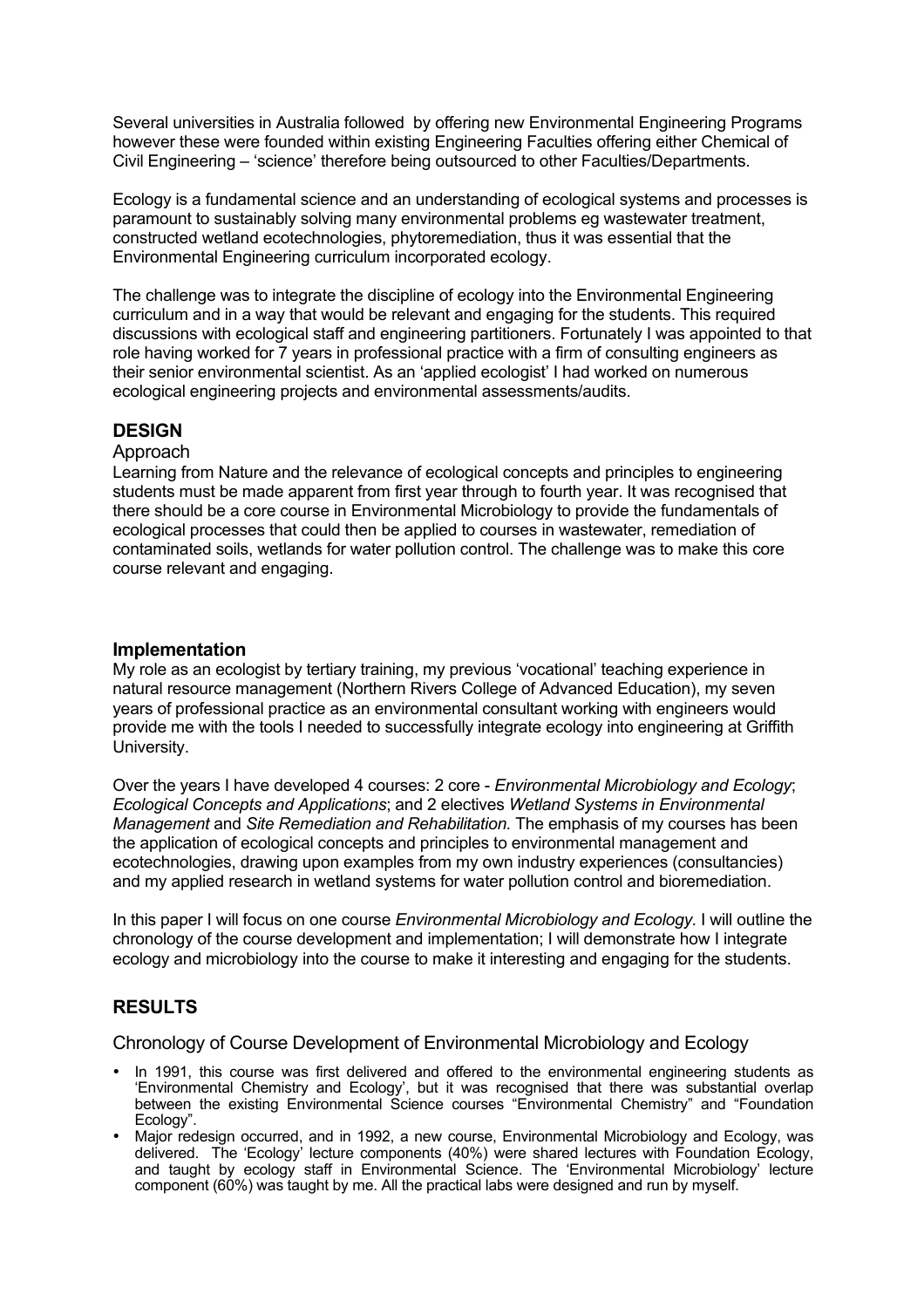- Course evaluations revealed that the Engineering students were concerned about "*the lack of relevance of the ecology component being taught by the Environmental Science ecology lecturers".* This reinforced the importance of my own professional engineering experience as an applied ecologist in being able to make ecology interesting and relevant to the Engineering students simply by relating the content (principles and concepts) to real-world applications.
- Major restructuring for both Environmental Science and Environmental Engineering programs and courses took place in 1998 and the common ecology component taught by Environmental Science lecturers was removed. I had sole convenorship and teaching responsibility for Environmental Microbiology and Ecology. Course evaluations were extremely positive.
- Environmental Microbiology and Ecology has continued as a core course for Environmental Engineering. It has now become a core for students in Environmental Science majoring in Water Pollution Management, and Science students majoring in Microbiology, and an elective for students in Environmental Management and Science. Course evaluations continue to be very high.

This chronology emphasises the importance of designing and delivering 'ecology' by an applied ecologist who has worked with engineers (or an ecological engineer or an engineer with some ecological training). Courses in 'ecology' which are 'outsourced' to other non-engineering Departments may not meet the real needs of environmental engineers. It is interesting to note at Griffith University that students from non-engineering Departments are now enrolling in Environmental Microbiology and Ecology. In 2014 these students made up 60% of the enrolments.

## Course Structure of Environmental Microbiology and Ecology

Environmental microbiology (and ecology) is a new discipline to all engineering students. While some students studied biology at school, the focus of the high school curriculum is at the macro level. We therefore have to deliver the course assuming "no prior knowledge". We have to start with basic principles and concepts of cells and cellular processes before we can discuss the applications of microbial processes. However, to stimulate the students, the first week of lectures makes use of videos showing the ecological and industrial importance of micro-organisms in a global setting, followed by interactive discussions in the tutorial.

Linking basic concepts and principles to tangible problems and solutions is paramount to student engagement and learning. Understanding the biochemical processes of cell metabolism photosynthesis, respiration, fermentation, can be very daunting to students without a chemistry and/or biology background. However, they are vital for understanding ecosystem functioning. By linking basic concepts such as no light  $\rightarrow$  no photosynthesis  $\rightarrow$  no oxygen  $\rightarrow$  no animals; the message gets across.

- Example 1: Excessive silt runoff from a construction site enters the local waterway → increases water turbidity → reduces light availability → reduces photosynthesis → reduces oxygen availability → fish die. **Solution:** Sediment and erosion control must be enforced and stormwater treatment devices designed (ponds and wetlands) to protect downstream aquatic ecosystems.
- Example 2: Excessive silt and nutrients from agricultural runoff enters the shallow coastal waters → increases water turbidity → reduces light availability → reduces photosynthesis → loss of seagrass → loss of food for dugongs and green turtles. **Solution:** Sediment control and riparian buffer zones must be enforced to protect downstream coastal ecosystems and the Great Barrier Reef.
- Example 3: Sewage enters our rivers, increasing nutrients and BOD. Nutrients increase algal growth → increases algal blooms → production of toxic by-products by cyanobacteria. Organic material (BOD) is a food source for non-photosynthetic micro-organisms. Micro-organisms increase → oxygen consumption increases → reduces oxygen availability → fish die. **Solution:** Sewage must therefore be treated by micro-organisms at the sewage treatment plant to remove nutrients and organic matter load. Next Concept: We then need to know the requirements of these micro-organisms to optimise metabolic efficiency - again linkages are made.

**Lecture Component**: This course has 2 lectures and 1 tutorial per week. Table 1 presents the course content starting with basic microbial and ecological concepts followed by the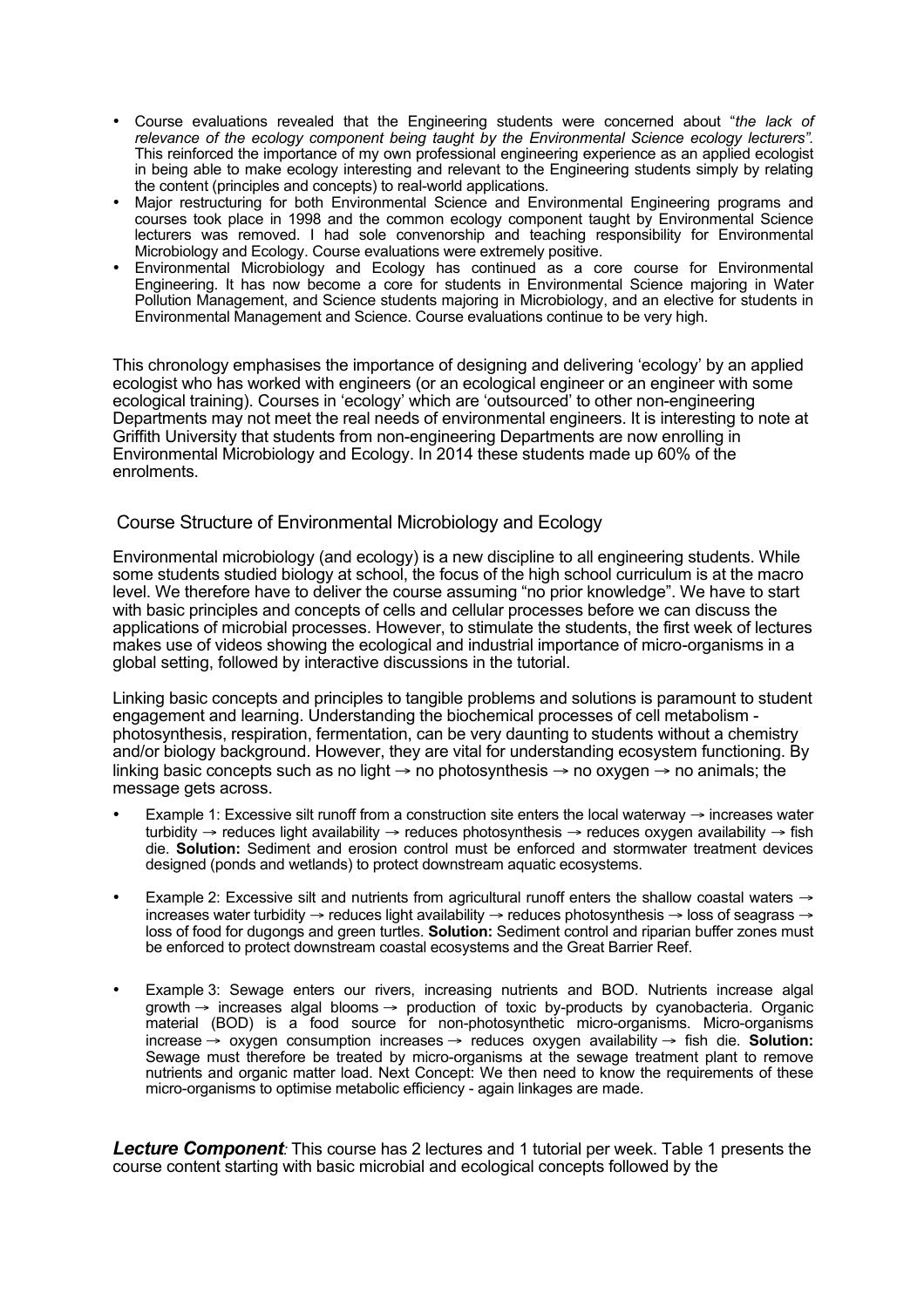environmental and ecological engineering applications. Table 2 indicates the relevance of the course content to environmental problems/issues.

#### **Table 1 Chronological course content in Environmental Microbiology and Ecology**

Overview of environmental microbiology; Classification of micro-organisms: Cell structure and function; Microbial growth and control; Microbial biodiversity: Eukaryotes; Prokaryotes and viruses; Microbial metabolism- photosynthesis, chemosynthesis; aerobic and anaerobic respiration, fermentation; Aero microbiology; Soil microbiology and bioremediation; Ecological processes – energy flow-food webs; Role of micro-organisms in biogeochemical cycling; Microbiology of drinking water and wastewater treatment; Aquatic microbiology and ecology; Wetlands for water pollution control; Macroinvertebrates as bioindicators of aquatic ecosystem health. Microbial interactions with other organisms (plants, animals and fungi); Bioremediation and phytoremediation; Industrial applications; Microbial mining.

## **Table 2 Environmental Problems and Course Content in Environmental Microbiology and Ecology**

| <b>Environmental Problems /Issues</b> | <b>Relevant Course Content</b>                             |
|---------------------------------------|------------------------------------------------------------|
| <b>Water Pollution</b>                | Microbial biodiversity                                     |
| Aquatic Ecosystem Health              | Use of microscope; examination of pond water;              |
| Eutrophication                        | cyanobacteria, filamentous algae, sewage sludge            |
| <b>Public Health</b>                  | Examination and enumeration of activated sludge floccs     |
| Sewage Treatment                      | Culture of bacteria from water samples                     |
|                                       | Microbial metabolism: photosynthesis, chemosynthesis,      |
|                                       | aerobic and anaerobic respiration, fermentation            |
|                                       | Ecological processes - energy flow & biogeochemical cycles |
|                                       | Acid sulphate soil formation                               |
|                                       | Microbiology of drinking water and wastewater treatment;   |
|                                       | Aquatic microbiology and ecology;                          |
|                                       | Macroinvertebrates as bioindicators of aquatic ecosystem   |
|                                       | health                                                     |
|                                       | Water quality monitoring                                   |
|                                       | Wetlands for water pollution control                       |
|                                       | Macrophytes types/species for constructed wetlands         |
|                                       | Phytoremediation                                           |
|                                       | Microbial interactions with other organisms                |
|                                       | Bioremediation of marine oil spills                        |
|                                       | Industrial applications of microorganisms                  |
| Contaminated soil                     | Soil microbiology and bioremediation                       |
| Land degradation                      | Culture of bacteria from soil samples                      |
| Solid waste management                | Microbial metabolism: photosynthesis, chemosynthesis,      |
|                                       | aerobic and anaerobic respiration, fermentation            |
|                                       | Acid sulphate soil formation                               |
|                                       | Bioremediation of contaminants & xenobiotics               |
|                                       | Phytoremediation                                           |
|                                       | Phytocaps                                                  |
|                                       | Microbial interactions with other organisms                |
|                                       | Industrial applications of microorganisms                  |
| Air pollution                         | Aero microbiology                                          |
|                                       | Air borne pathogens                                        |
|                                       | Culture of bacteria from soil samples                      |
|                                       | Acid rains                                                 |
|                                       | Bioindicators of air pollution                             |
|                                       |                                                            |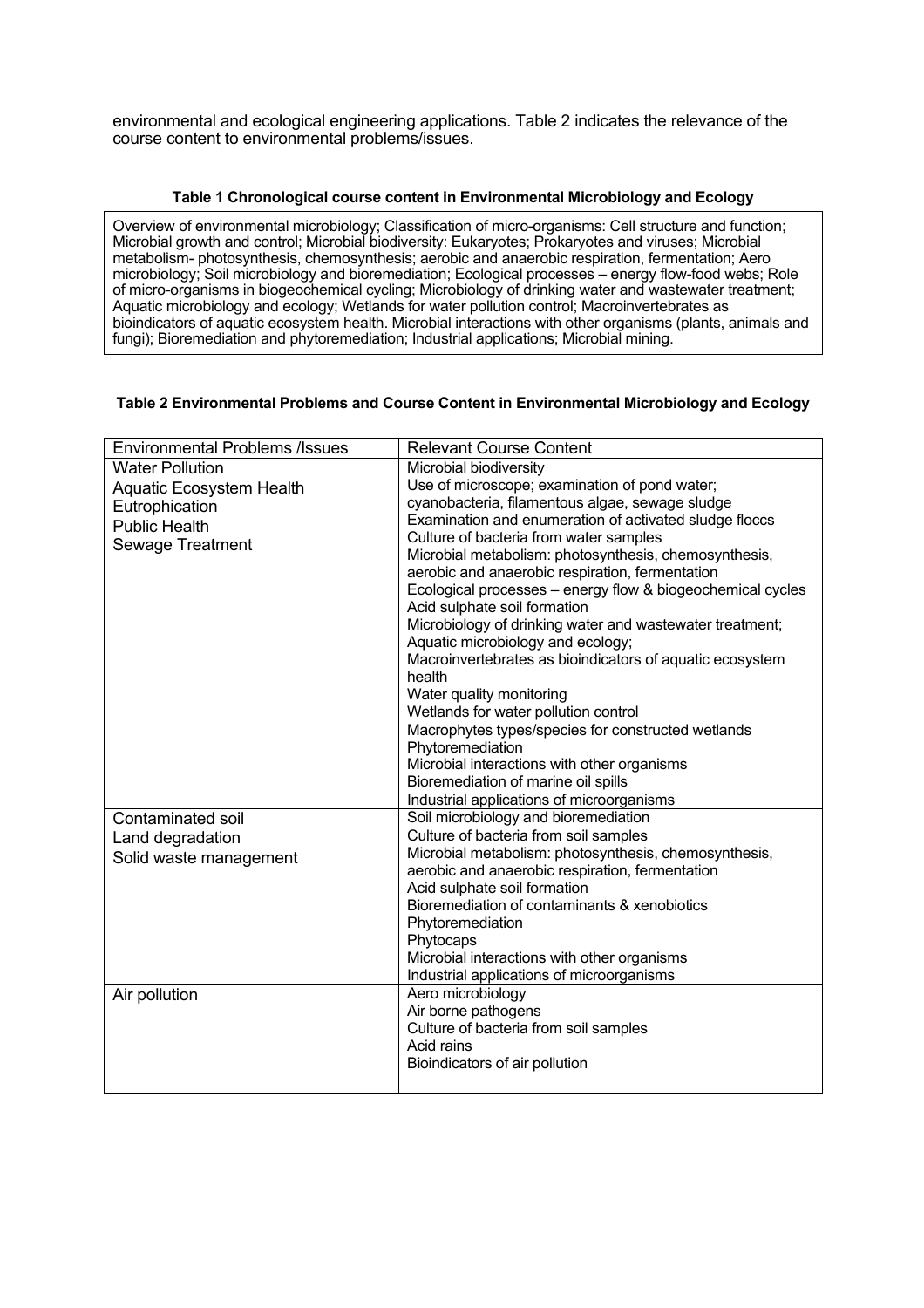*Practical Component:* A major learning component of Environmental Microbiology and Ecology are the weekly 3 hour laboratory **practical exercises** (Table 3). They are important learning tools designed to complement or supplement the lecture material; engage students and provide competency skills. A **practical manual** has been prepared for the students and they must keep their own notebook. The manual and notebook have been successful in improving learning outcomes in three ways: (1) encourages students to keep good practical records in their notebooks; (2) encourages students to carefully follow instructions in their Practical Manual; (3) assesses students' "hands-on" practical skills and competency to carefully observe and accurately record.

A Practical Exam forms a major assessment item however the students can refer to both the practical manual and their own note book. A revision week with staff assistance is provided prior to the practical exam. Students can go through techniques and examine samples. The practical exam is a non-threatening situation and provides an accurate record of a student's competence.

| <b>Laboratory Content</b>                                 | Relevance to Environmental and                |
|-----------------------------------------------------------|-----------------------------------------------|
|                                                           | <b>Ecological Engineering</b>                 |
| Microbial biodiversity- use of microscope; examination of | Water Pollution; Components of Ecosystems     |
| pond water; sewage sludge                                 |                                               |
| Culture and Enumeration of bacteria from soil and water   | Water Pollution; Public Health                |
| samples                                                   | Sewage Treatment, Contaminated Soil           |
| Osmosis and Diffusion                                     | <b>Water Pollution; Contaminant Transport</b> |
| Examination of Activated Sludge – filamentous bacteria,   | Water Pollution; Sewage Treatment             |
| floccing, protozoan & metazoan fauna.                     |                                               |
| Diversity of Microorganisms: Protozoa, Algae, Fungi       | Components of Ecosystems; Bioremediation      |
| Diversity of Animal Kingdom with emphasis on aquatic      | Components of Ecosystems, Water Pollution;    |
| macroinvertebrates as bioindicators                       | Aquatic Ecosystem Health,                     |
| Diversity of the Plant Kingdom with emphasis on wetland   | Components of Ecosystems, Water Pollution,    |
| plants                                                    | Rehabilitation, Wetlands                      |
| Pond Ecology- water quality monitoring, sampling          | Water Pollution, Aquatic Ecosystem Health,    |
| macroinvertebrates & wetland plants                       | Eutrophication, Wetlands                      |

## **Table 3 Laboratory Content in Environmental Microbiology and Ecology**

**Course Evaluation***:* Both formal and informal Course Evaluations are routinely conducted. The Student Evaluations of Course (SEC) are administered centrally. Environmental Microbiology and Ecology has consistently been ranked in the top 85-96% with scores of 4.6-4.8 out of 5 for 'Engagement in Learning' and 'Overall Satisfaction'. An example of the 2014 SEC is given in the Appendix.

Students can provide qualitative responses to the open question "*What did you find particularly good about this course?"* A review of these answers show that besides being an inspirational and enthusiastic lecturer, the practical/laboratory component and the relevance of the lecture component to 'real world problems and solutions' are central to engaging student learning and the importance of ecology in the engineering curriculum. A selection of 10 student responses relating to the practical component and the lecture component over the last 5 years is given in Table 4.

A Course Experience Questionnaire to final-year students, showed that students strongly agreed that Environmental Microbiology and Ecology "provided good background knowledge for material in later years"; "as a core course it was appropriate for an environmental engineering degree". The course was also ranked very highly in terms of it being "interesting", "practical", "educational" and "useful for career". This feedback is positive, and highlights my effectiveness in integrating ecology into the Environmental Engineering program.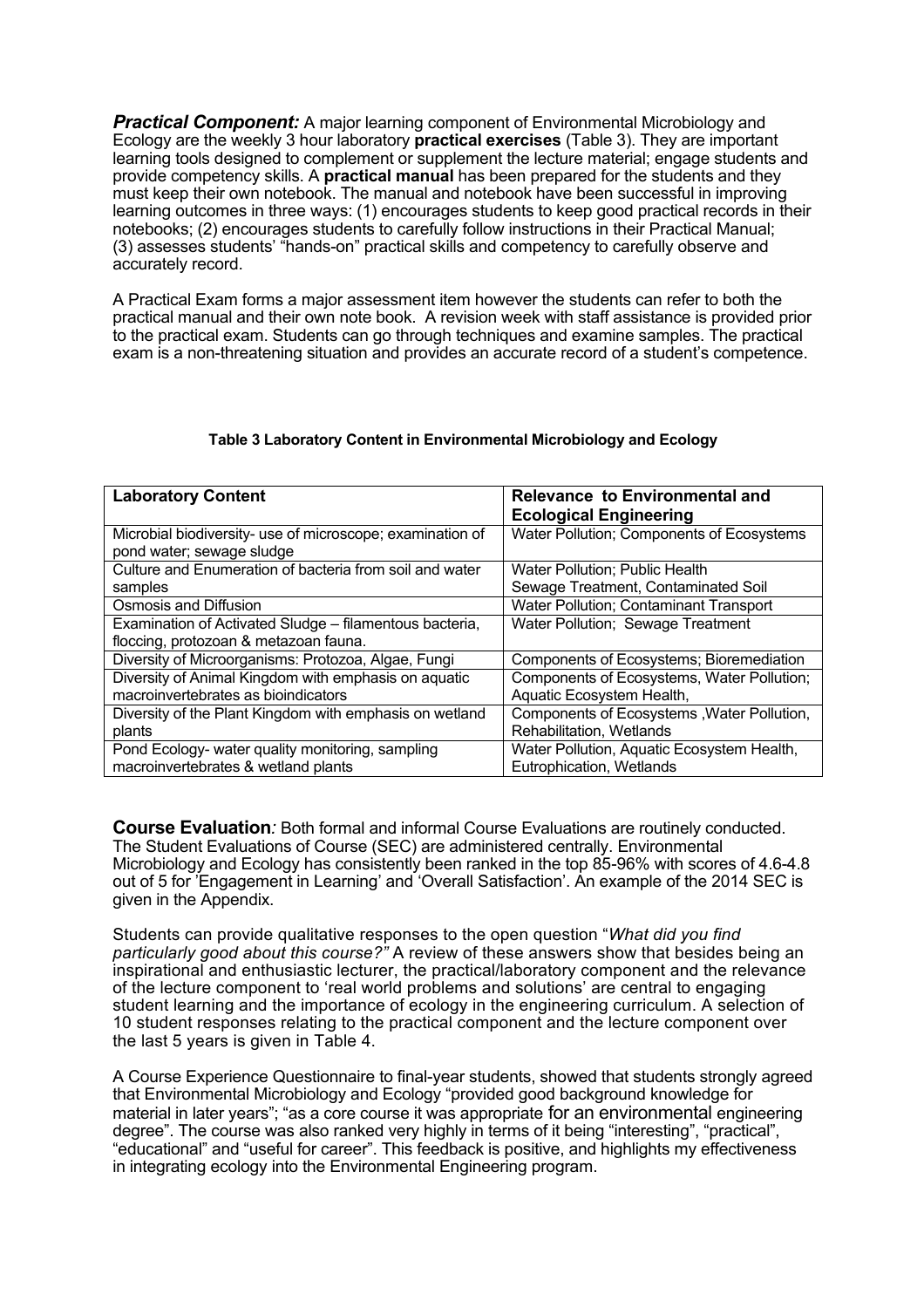## **Table 4 Student Responses to Environmental Microbiology and Ecology**

#### **What did you find particularly good about this course? 2010-2014 Comments relating to the practical component:**

The best thing about this course was the labs that took place each week.

The labs as these emphasised our learning's from that week's lecture and helped gain a better understanding with visible proof/examples.

The practicals really helped to cement my knowledge of what we covered in class

I really enjoyed the practical component of the course, especially the field trip to the pond on-campus Practicals were hands-on, useful and interesting

Laboratories where engaging and informative, highly recommend it for anyone interested in the environment or microbiology.

Practical applications in the labs helped instil the material

It was helpful that the labs related to the content learnt.

The labs were engaging in learning the material.

Practical components were good and refreshing and complemented the theory work

#### **Comments relating to the lecture component**:

The applications in real life, made me appreciate the importance of microorganisms

The relevance of microbiology and ecology to solving environmental problems

This course was extremely relevant to engineering (environmental) and it was very engaging and practical.

Constructed wetlands and their application to treating sewage and stormwater

Material was interesting and presented in an organised and in a way that made it easy to see the real world applications

Very interactive. The lecturer ties the content to real world examples of how we cannot function without bacteria and microorganisms in general.

I'm currently doing the Water and Wastewater course, the microbiology course was very helpful for me. It is a good combination between these two courses.

At the start of the semester I hated this course because it was all new, and as an engineer I had never done biology before. Now it has become my favourite course because I've learnt so much about biological and ecological systems and their relevance to solving environmental problems

I feel as though I have learnt more in this course than any other so far. It was good because it started off with basics, as most of the class had no prior knowledge of the content, and then built on that showing the applications to real life.

The importance of microorganisms to engineering ecotechnology – wetlands, sewage treatment, bioremediation to solve environmental problems.

## **DISCUSSION**

The practicals were a key component for learning and student engagement in microbiology and ecology. As identified in the student evaluations (Table 4) and reported by Feisel and Rosa (2005) ; Maldarelli et al. (2009) : ' the laboratory provides one of the best opportunities for active learning as laboratory classes are designed to teach though experiential teaching' p51. Whilst video laboratory demonstrations appear to be replacing face-face hands on laboratory classes due to cost-cutting, on-line delivery and advances in multimedia (Gilbert et al., Jackson et al., Maldarelli et al. 2009); laboratory classes with demonstrators are still run for Environmental Microbiology and Ecology at Griffith University; and interestingly enrolments are increasing beyond environmental engineering students to science students wanting this 'hands on' 'face to face' practical skills experience.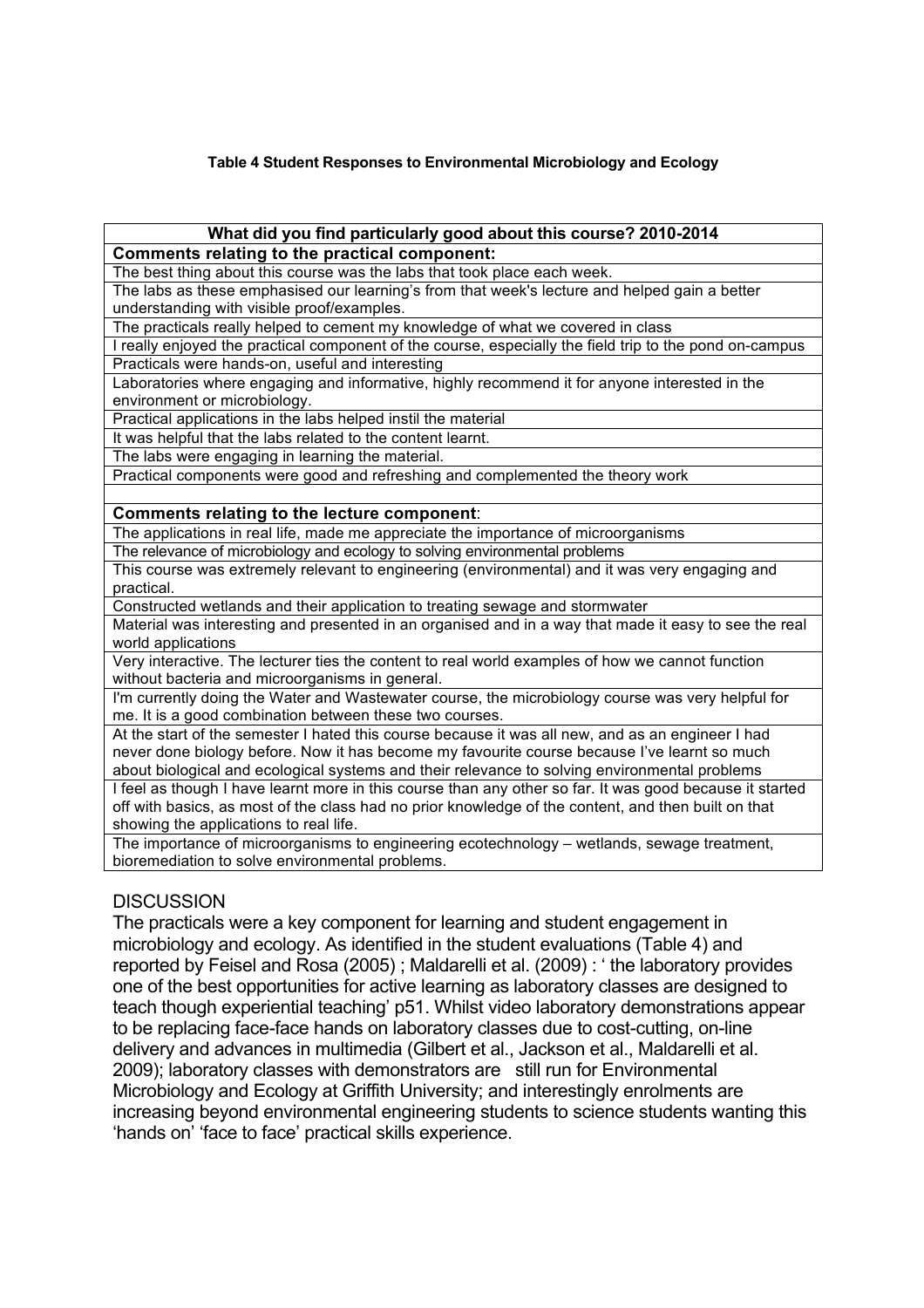# OUTCOMES/ CONCLUSIONS

An understanding of microbial and ecological processes is essential to an environmental engineer, however in order to get students to appreciate the value of ecology and microbiology, the application to real world examples must be demonstrated. The relevant lecture content combined with weekly practical laboratories including a field trip engaged the students. By integrating my own experiences in professional practice, and research I was able to effectively engage the students by demonstrating the importance of ecological concepts to engineering applications and management. This is paramount to motivating students, keeping them interested, and stimulating them so that they want to learn.

# **REFERENCES**

Bergen,S.D., Bolton,S.M. & Fridley, J.L (2001). Design principles for ecological engineering. *Ecological Engineering* 18: 200-210

Feisel,L.D.,& Rosa, A.J. (2005). The role of the laboratory in undergraduate engineering education. *Journal of Engineering Education* 94,121-130

Gattie,D.K., Smith, M.C. Tollner E.W. &. Mc Cutchen S.C (2003). The emergence of ecological engineering as a discipline. *Ecological Engineering* 20: 400-420

Gilbert,B.P.,Guan,H.,Qin,H., & Drew,S.(2013) In class and recorded physical demonstrations in enhancing student understanding of structural mechanical courses. *Proceedings of 24th Annual Conference of the Australasian Association for Engineering Education*, Gold Coast Dec 8-11, 2013

Jackson,N.,Quinn,D., Lonie,A.,Rathore,P., & James,P. (2013). Video in engineering courses to promote active online learning environments. *Proceedings of 24th Annual Conference of the Australasian Association for Engineering Education*, Gold Coast Dec 8-11, 2013

Jorgensen, S.E. & Mitsch, W.J (2000). *Ecological Engineering. In: A systems approach to the environmental analysis of pollution minimisation.* CRC Press, Boca Raton, FL

Maldarelli,G.A.,Hartman,E.M.,Cummings,P.J.,Horner,R.D.,Osborn,K.M.,Shingles,R., &Pearlman,R.S.(2009). Virtual lab demonstrations improve students' mastery of basic biology laboratory techniques. *Journal of Microbiology and Biology Education* 10; 50-58

Matlock, M.D.,Osborne,G,S. , Hession, W.C., Kenimer ,A.L. & Storm, D.E. (2001). Ecological engineering: a rational for standard curriculum and professional certification in the United States. *Ecological Engineering* 17: 403-409

Mitsch, W.J. & Jorgensen, S.E. (1989). *Ecological Engineering: An introduction to ecotechnologies.* Wiley, NY

Mitsch, W.J. & Jorgensen, S.E. (2004). *Ecological Engineering and Ecosystem Restoration.* Wiley, NY

Mitsch, W.J. & Jorgensen, S.E. (2003). Ecological engineering: a field whose time has come. *Ecological Engineering* 20: 363-377

Appendix 1 Student Evaluations of Course 2014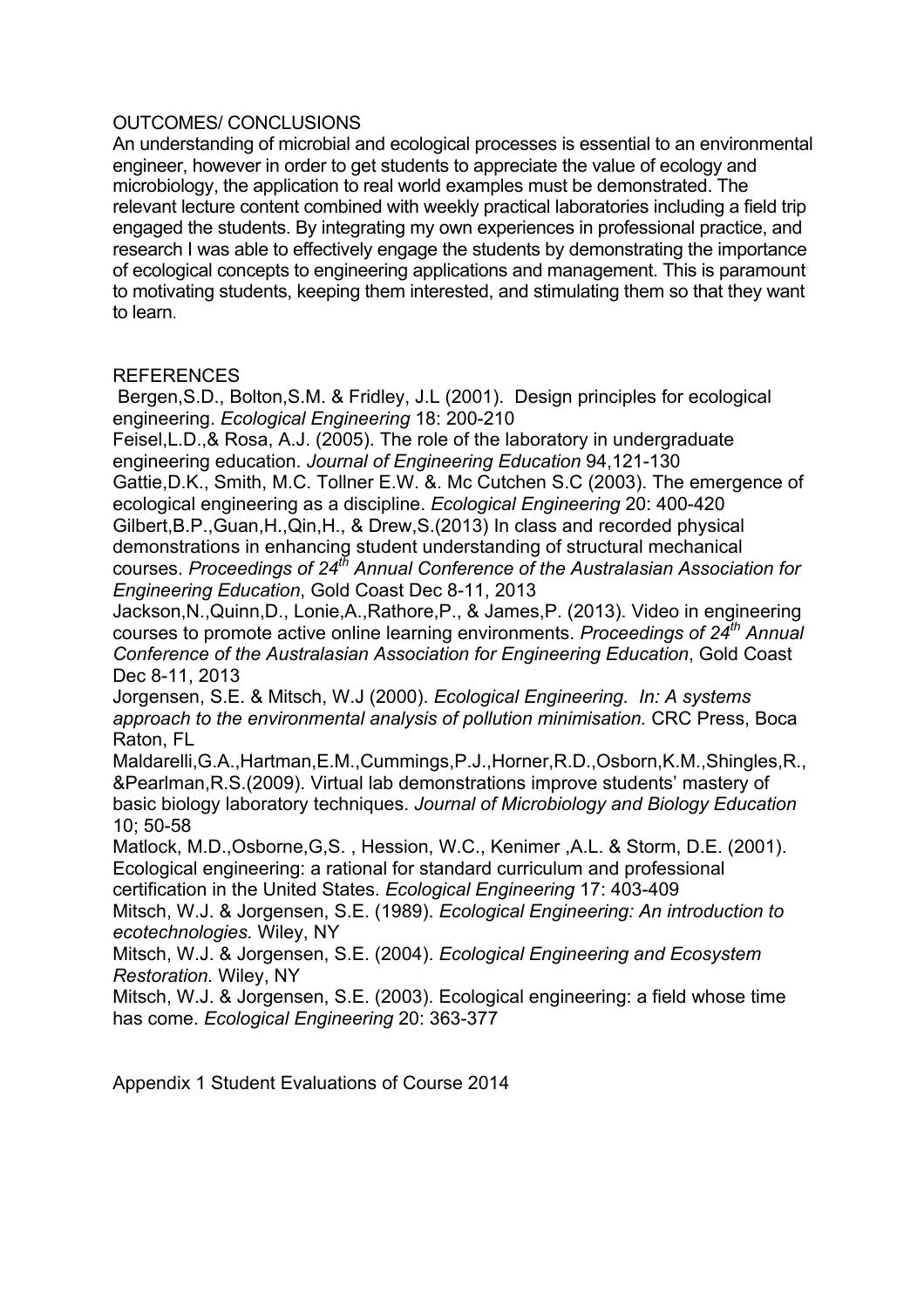# **Student Experience of Course (SEC) - Detail Report**

Produced on 16 Jun 2014, 2:31 pm by Margaret Greenway (s354370). Survey ID: 102771-3141-2-1



| School:    | Griffith School of Engineering                             | Course: | Env Microbiology & Ecology - 2202ENG    | <b>Campus/MoD: NA/P</b>              |               |
|------------|------------------------------------------------------------|---------|-----------------------------------------|--------------------------------------|---------------|
| Group:     | <b>Griffith Sciences</b>                                   |         | <b>Semester:</b> Semester 1 2014 (3141) | Course size: 49                      |               |
|            | <b>Convenor(s):</b> Margaret Greenway                      |         |                                         | <b>Participation:</b> 49% (24 of 49) |               |
| Class(es): | LAB/B101, LAB/B102, LAB/B103, LAB/B104, LEC/L101, TUT/T101 |         |                                         | Size/part:                           | 49 / 49% (24) |

#### **Quantitative Summary:**

|                | Question                                                                                                   | #                                   |                                       | <b>Score</b>                          | <b>Quartile Band</b><br>Comparison      | $%+ve$<br>$%-ve$ | Med<br>ian | Std<br>dev | <b>Mean</b> | Comparative<br>mean |     | Quartile<br><b>Band</b><br>Rank |   |
|----------------|------------------------------------------------------------------------------------------------------------|-------------------------------------|---------------------------------------|---------------------------------------|-----------------------------------------|------------------|------------|------------|-------------|---------------------|-----|---------------------------------|---|
|                |                                                                                                            |                                     |                                       |                                       |                                         |                  |            |            |             | 25%                 | 50% | 75%                             |   |
| Q1             | This course was<br>well-organised.                                                                         | 15<br>$\overline{7}$<br>1<br>0<br>0 | <b>SA</b><br>A<br>N<br>D<br>SD        | 65.2%<br>30.4%<br>4.3%<br>0%<br>0%    | 35.6%<br>42.5%<br>12.9%<br>6.1%<br>2.9% | $+95.6$<br>$-0$  | 5          | 0.58       | 4.6         | 3.7                 | 4.1 | 4.4                             | 4 |
| Q2             | The assessment was clear<br>and fair.                                                                      | 16<br>5<br>1<br>0<br>$\bf{0}$       | SA<br>A<br>N<br>D<br>SD               | 72.7%<br>22.7%<br>4.5%<br>0%<br>$0\%$ | 33.5%<br>41%<br>14.5%<br>7.7%<br>3.3%   | $+95.4$<br>$-0$  | 5          | 0.57       | 4.7         | 3.6                 | 4.0 | 4.3                             | 4 |
| Q <sub>3</sub> | I received helpful feedback<br>on my assessment work.                                                      | 17<br>4<br>1<br>0<br>$\bf{0}$       | <b>SA</b><br>A<br>N<br>D<br>SD        | 77.3%<br>18.2%<br>4.5%<br>0%<br>0%    | 33.8%<br>34%<br>19.8%<br>8.2%<br>4.1%   | $+95.5$<br>$-0$  | 5          | 0.55       | 4.7         | 3.5                 | 3.9 | 4.3                             | 4 |
| Q <sub>4</sub> | This course engaged me in<br>learning.                                                                     | 15<br>6<br>1<br>0<br>$\bf{0}$       | <b>SA</b><br>A<br>N<br>D<br><b>SD</b> | 68.2%<br>27.3%<br>4.5%<br>0%<br>0%    | 37.2%<br>38.8%<br>15%<br>6%<br>3%       | $+95.5$<br>$-0$  | 5          | 0.58       | 4.6         | 3.7                 | 4.1 | 4.4                             | 4 |
| Q <sub>5</sub> | The teaching (lecturers,<br>tutors, online etc) on this<br>course was effective in<br>helping me to learn. | 17<br>4<br>1<br>0<br>$\bf{0}$       | <b>SA</b><br>A<br>N<br>D<br>SD        | 77.3%<br>18.2%<br>4.5%<br>0%<br>0%    | 38.8%<br>37.4%<br>14.2%<br>5.8%<br>3.7% | $+95.5$<br>$-0$  | 5          | 0.55       | 4.7         | 3.7                 | 4.1 | 4.4                             | 4 |
| Q <sub>6</sub> | Overall I am satisfied with<br>the quality of this course.                                                 | 16<br>5<br>1<br>0<br>0              | SA<br>A<br>N<br>D<br>SD               | 72.7%<br>22.7%<br>4.5%<br>0%<br>0%    | 32.9%<br>42.3%<br>14.7%<br>6.5%<br>3.5% | $+95.4$<br>$-0$  | 5          | 0.57       | 4.7         | 3.6                 | 4.0 | 4.3                             | 4 |

Legend 5pt Likert scale: SD - Strongly Disagree, D - Disagree, N - Neutral, A - Agree, SA - Strongly Agree<br>QUARTILE BANDING SCORING: A score 1, 2, 3, or 4 will be assigned depending on which quartile in and sore falls wit be assigned if more than three courses exist (from any semester) within the same category. # This is a custom question.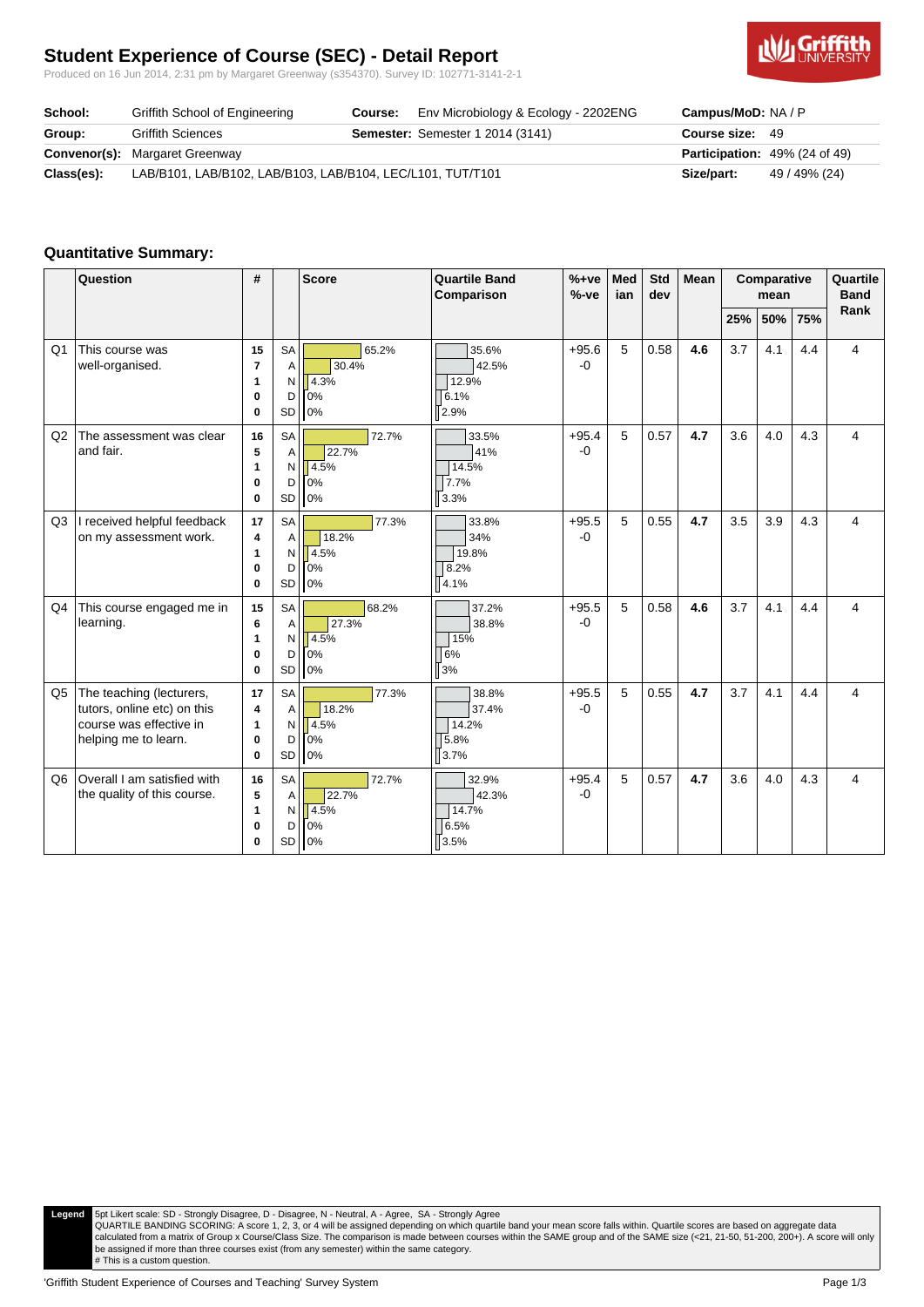# **Student Experience of Course (SEC) - Detail Report**

Produced on 16 Jun 2014, 2:31 pm by Margaret Greenway (s354370). Survey ID: 102771-3141-2-1



| School:    | Griffith School of Engineering                             | Course: | Env Microbiology & Ecology - 2202ENG    | Campus/MoD: NA / P                   |               |
|------------|------------------------------------------------------------|---------|-----------------------------------------|--------------------------------------|---------------|
| Group:     | <b>Griffith Sciences</b>                                   |         | <b>Semester:</b> Semester 1 2014 (3141) | Course size: 49                      |               |
|            | <b>Convenor(s): Margaret Greenway</b>                      |         |                                         | <b>Participation:</b> 49% (24 of 49) |               |
| Class(es): | LAB/B101, LAB/B102, LAB/B103, LAB/B104, LEC/L101, TUT/T101 |         |                                         | Size/part:                           | 49 / 49% (24) |

#### **Qualitative Responses:**

|                | Q7 What did you find particularly good about this course?                                                                                                                                                                                                                                                                                                                                                                                                                                                                                                  | Resp#: 17 / Class               |
|----------------|------------------------------------------------------------------------------------------------------------------------------------------------------------------------------------------------------------------------------------------------------------------------------------------------------------------------------------------------------------------------------------------------------------------------------------------------------------------------------------------------------------------------------------------------------------|---------------------------------|
| $\mathbf{1}$   | The lecture notes and lecture summaries available ahead of time online. The small size of lab classes was also very good.                                                                                                                                                                                                                                                                                                                                                                                                                                  | LEC/L101, TUT/T101,<br>LAB/B103 |
| $\overline{2}$ | This course was extremely relevant to engineering (environmental) and it was very engaging and practical. Every aspect of<br>the course was interesting and hands on and was run very well                                                                                                                                                                                                                                                                                                                                                                 | LEC/L101, TUT/T101,<br>LAB/B103 |
| 3              | Very interesting and applied content. All lecturers and guest speakers are clearly passionate about the subject and this<br>transfers on to students. Pracs were also hands-on, useful and interesting                                                                                                                                                                                                                                                                                                                                                     | LEC/L101, TUT/T101,<br>LAB/B103 |
| 4              | Very well organised. Interesting labs, interesting content. Enthusiastic lecturers (Peter Pollard)                                                                                                                                                                                                                                                                                                                                                                                                                                                         | LEC/L101, TUT/T101,<br>LAB/B103 |
| 5              | The lectures were passionate and enthusiastic in teaching us the content in this course as it aligned with their areas of<br>expertise.                                                                                                                                                                                                                                                                                                                                                                                                                    | LEC/L101, TUT/T101,<br>LAB/B103 |
| 6              | Laboratory sessions were very good.                                                                                                                                                                                                                                                                                                                                                                                                                                                                                                                        | LEC/L101, TUT/T101,<br>LAB/B103 |
| $\overline{7}$ | Practical components were good and refreshing, rather than always doing theory work                                                                                                                                                                                                                                                                                                                                                                                                                                                                        | LEC/L101, TUT/T101,<br>LAB/B102 |
| 8              | The practical assessments and field lectures                                                                                                                                                                                                                                                                                                                                                                                                                                                                                                               | LEC/L101, TUT/T101,<br>LAB/B102 |
| 9              | I liked the layout and weighting of assessments and the tutes each week after the lecture. At the start of the semester i<br>hated this course because it was all new, and as en engineer i had never done biology before. Now it has become my<br>favourite course because i have learnt so much about biological and ecological systems. I feel as though i have learnt more<br>in this course than any other so far. It was good because it started off with basics, as most of the class had no prior<br>knowledge of the content, then built on that. | LEC/L101, TUT/T101,<br>LAB/B102 |
| 10             | Very interactive and Professor Pollard ties the content to real world examples of how we cannot function without bacteria<br>and microorganisms in general.                                                                                                                                                                                                                                                                                                                                                                                                | LEC/L101, TUT/T101,<br>LAB/B101 |
| 11             | Peter was such a good lecturer. He had such a good attitude towards the topic, genuinely wanted us to enjoy it and made<br>what could have been a boring lecture very interesting and engaging.                                                                                                                                                                                                                                                                                                                                                            | LEC/L101, TUT/T101,<br>LAB/B101 |
| 12             | Laboratories where engaging and informative, highly recommend it for anyone intreated in the environment or<br>microbiology. Lecturing staff are amazingly talented as what they do                                                                                                                                                                                                                                                                                                                                                                        | LEC/L101, TUT/T101,<br>LAB/B101 |
| 13             | Material was interesting and presented in an organised and in a way that made it easy to see the real world applications.                                                                                                                                                                                                                                                                                                                                                                                                                                  | LEC/L101, TUT/T101,<br>LAB/B104 |
| 14             | All the material was put online at the beginning of the course The lecture notes were also in note form, not just<br>powerpoints, which was really good The labs were engaging in learning the material.                                                                                                                                                                                                                                                                                                                                                   | LEC/L101, TUT/T101,<br>LAB/B104 |
| 15             | I liked the style of assessment and the percentage for each piece of assessment was appropriate to how much effort was<br>required.                                                                                                                                                                                                                                                                                                                                                                                                                        | LEC/L101, TUT/T101,<br>LAB/B104 |
| 16             | I found the lectures useful and it was helpful that the labs related to the content learnt. The lab demonstrators were<br>extremely helpful.                                                                                                                                                                                                                                                                                                                                                                                                               | LEC/L101, TUT/T101,<br>LAB/B104 |
| 17             | lots of learning material. Practical applicatipons in the labs helped instill the material                                                                                                                                                                                                                                                                                                                                                                                                                                                                 | LEC/L101, TUT/T101,<br>LAB/B104 |

| Q8 How could this course be improved?                                                                                                                                                                                                                                                                                                        | Resp#: 9 / Class                |
|----------------------------------------------------------------------------------------------------------------------------------------------------------------------------------------------------------------------------------------------------------------------------------------------------------------------------------------------|---------------------------------|
|                                                                                                                                                                                                                                                                                                                                              |                                 |
| I would have liked either online readings available or a textbook I could buy from the co-op, as I would have liked to do<br>some further readings to help me understand some concepts I struggled with. Often I couldn't find what I was looking for in<br>the library, and references to a text book I couldn't access wasn't very useful. | LEC/L101, TUT/T101,<br>LAB/B103 |
| no improvements are needed                                                                                                                                                                                                                                                                                                                   | LEC/L101, TUT/T101,<br>LAB/B103 |

Legend 5pt Likert scale: SD - Strongly Disagree, D - Disagree, N - Neutral, A - Agree, SA - Strongly Agree<br>QUARTILE BANDING SCORING: A score 1, 2, 3, or 4 will be assigned depending on which quartile in and sore falls wit be assigned if more than three courses exist (from any semester) within the same category. # This is a custom question.